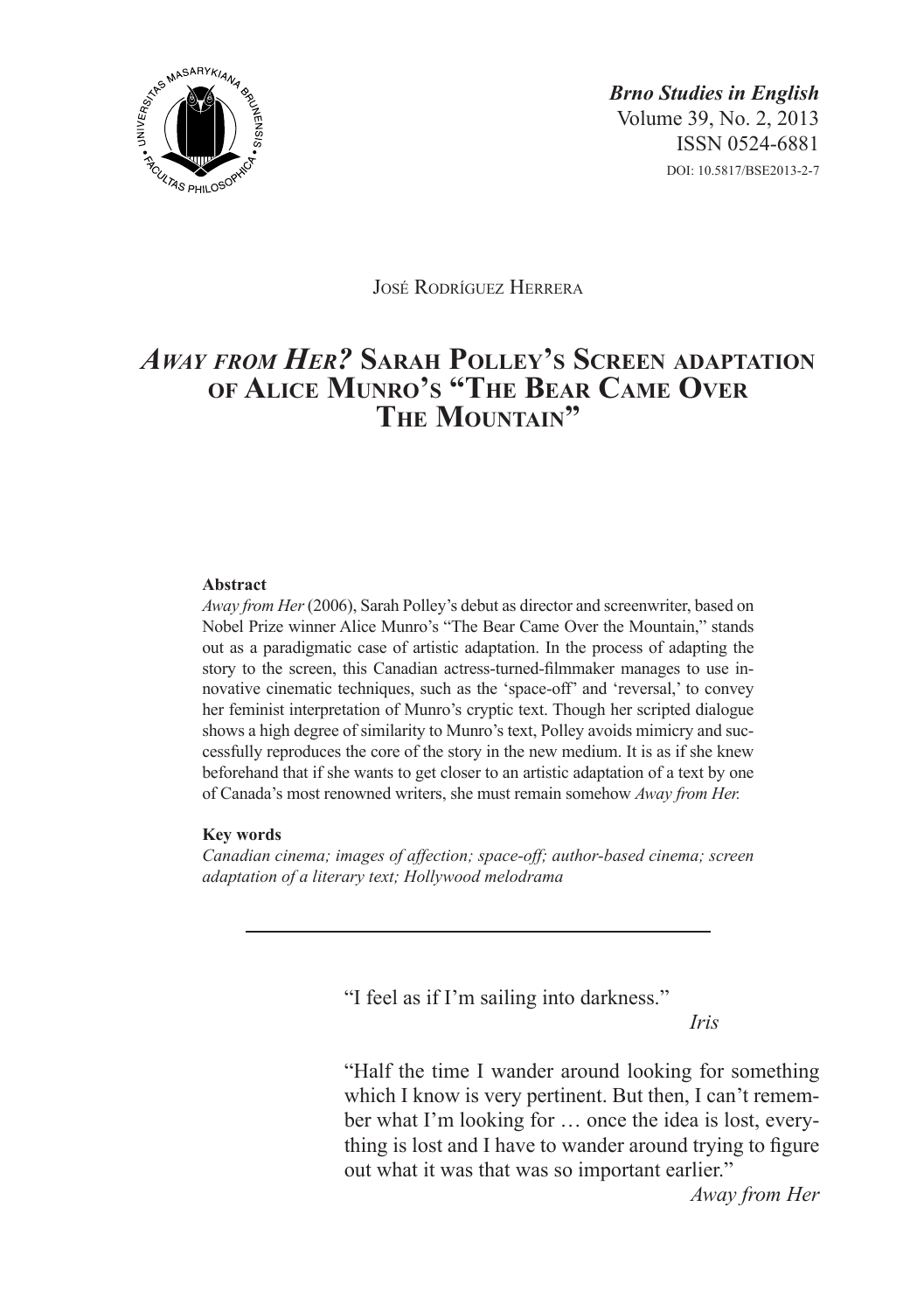Based on Alice Munro's "The Bear Came Over the Mountain," a story first published in the December 27, 1999 edition of *The New Yorker*, *Away from Her* is Canadian actress Sarah Polley's feature film debut as director and screenwriter. A highly acclaimed actress, one of those young Canadian actors to have made it into Hollywood<sup>1</sup> (*The Sweet Hereafter* and *My Life Without Me*), in 2006, this is, barely six years after the publication of Munro's story, Polley faced a major challenge in her still then fledging career as director: adapting a complex text by one of Canada's most iconic writers, very recently awarded the Nobel Prize of Literature.

Why did she decide to embark on such a difficult project? Polley tries to explain it in the preface for the film tie-in edition. She first read Munro's story on a plane from Iceland,<sup>2</sup> where she had been acting together with Julie Christie on the set of *No Such Thing*. Polley was so immediately captivated by Munro's story that she read it, as she herself confessed, "about 10 times" (2007: vii).

Cinematizing a text with such a disruptive chronology and so many silences and non sequiturs is far from being an easy endeavour, much less for an actressturned-filmmaker's debut. A filmic adaptation of a literary work is very unlikely to succeed if it veers towards mere mimicry. What is at stake is much more complex than a slavish process of formulaic transferences. Far from being so, the original story, with its core meanings and narrative strategies, must be created anew in a different medium, whose potential may be expanded by some of its inherent techniques yet limited by other restrictions.

Traditionally, however, adaptations have been always measured by one single criterion, fidelity, the only marker of their success as adaptations being their degree of faithfulness to the original. As Brian MacFarlane rightly argues in his preface to *Novel to Film* "discussion of adaptation has been bedeviled by the fidelity issue" (1996: 8).

Regrettably so, this polarized debate has blinded a part of the audience to the real merits of some meta-adaptive endeavours. One of them is the personal way in which the adapter chooses to interpret the source text. Munro's story poses a considerable challenge here because of the many silences and ambiguities the story is riddled with. Certainly, the risks of failure, given all these numerous complexities, are rather high.

For an author-based, Canadian product,<sup>3</sup> however, the film adaptation turned out to be a complete success. Julie Christie not only received an Oscar nomination for her outstanding performance as Fiona but she also garnered a series of prestigious awards, amongst them the Best Actress Golden Globe and the Screen Actors Guild's Best Actress Award. Sarah Polley's screenplay also received an Oscar nomination for Best Adapted Screenplay.

Polley's film works indeed as a paradigmatic case of artistic adaptation: first, she opts for shooting new scenes to add more dramatic intensity to the condition of Fiona's disoriented mind after the first symptoms of her neurodegenerative disease start to surface; second, she resorts to the technique of dissolve to juxtapose episodes separated by distant time and space contexts, thus rendering a visual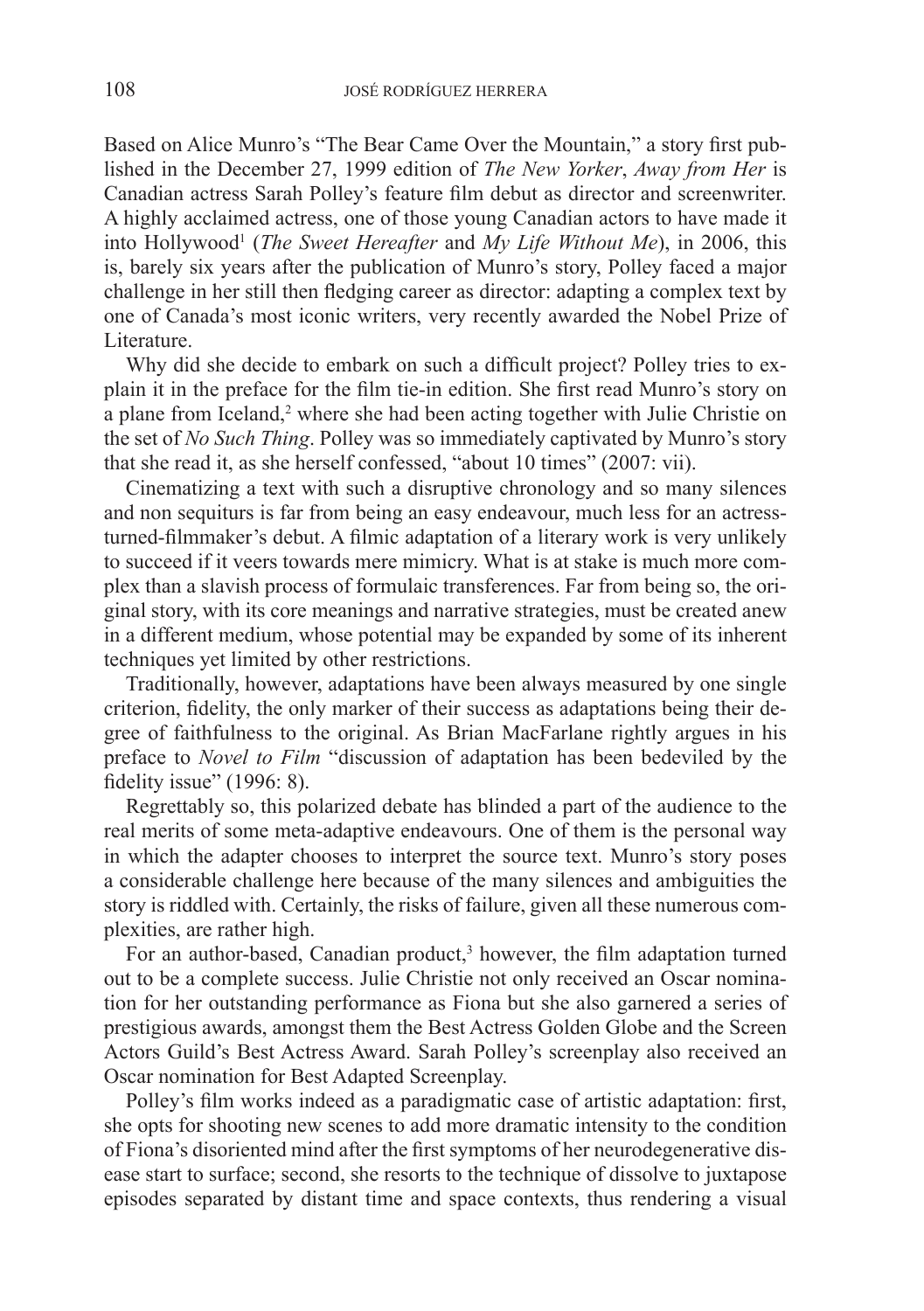equivalent of Munro's narrative disruptions whilst framing the story in the subjective time of Fiona's mind; finally, she tries to reframe the two main characters to cinematize their reversal of roles and reconstructs the "space-off" to translate to the screen both Fiona's attempt to search for new sites of self-representation and Grant's regressive spirals once Fiona starts to treat him like a stranger.

In her overture to the story, Munro begins depicting the life of a sexagenarian couple, now retired to a cozy cottage on the shore of a lake in Ontario. After fortyfour years of marriage, the couple seems to stand out as an example of marital bliss: they share the household chores (usually before supper, "one of them made the drinks and the other the supper"), they talk about Grant's work ("he was writing a study of legendary Norse wolves and particularly of the great Fenris wolf who swallows up Odin at the end of the world), and, their advanced age notwithstanding, they still enjoy their moments of "physical sweetness" (2010: 455). However, as soon as the first symptoms of Fiona's memory lapses start to surface, Grant (Gordon Pinsent) has to shift his role to that of Fiona's caretaker.

Yet Munro's non-linear structure, which mirrors the lapses and time dislocations commonly associated with Alzheimer's disease, poses a challenge for screen adaptation. Munro's flashbacks constantly weave in and out of the present. In fact, the short story opens up with one such flashback, a "bright day on the beach at Port Stanley," forty-four years back in time, when a young Fiona proposed to Grant almost jokingly:

"Do you think it would be fun –" Fiona shouted. "Do you think it would be fun if we got married?"

He took her up on it, he shouted yes. He wanted never to be away from her. She had the spark of life. (2010: 448)

Polley tries to mirror Munro's disruptive chronology by resorting to a wide range of cinematic devices, the dissolve technique very prominently amongst them. The film starts with an image of white-haired Grant, in the present tense of the diegesis, driving his car through a suburban area and consulting what seems to be an address written on a piece of paper. Just a few seconds after this, the shot dissolves into a close-up of Fiona's face as an adolescent, radiantly smiling to the camera in what is made to look like an old 8mm celluloid. Looking into the camera, she mumbles some words during a series of repetitive, slow-motioned micro-movements. Following Deleuze's "*the affection-image is the close-up, and the close-up is the face*…" (1986: 87), this is clearly intended as one of those images of affection in the film. Both the close-up and the micro-movements show that this image has been treated as a face that viewers must keep at the forefront of their minds. As Deleuze asserts,

each time we discover these two poles in something – reflecting surface and intensive micro-movements – we can say that this thing has been treated as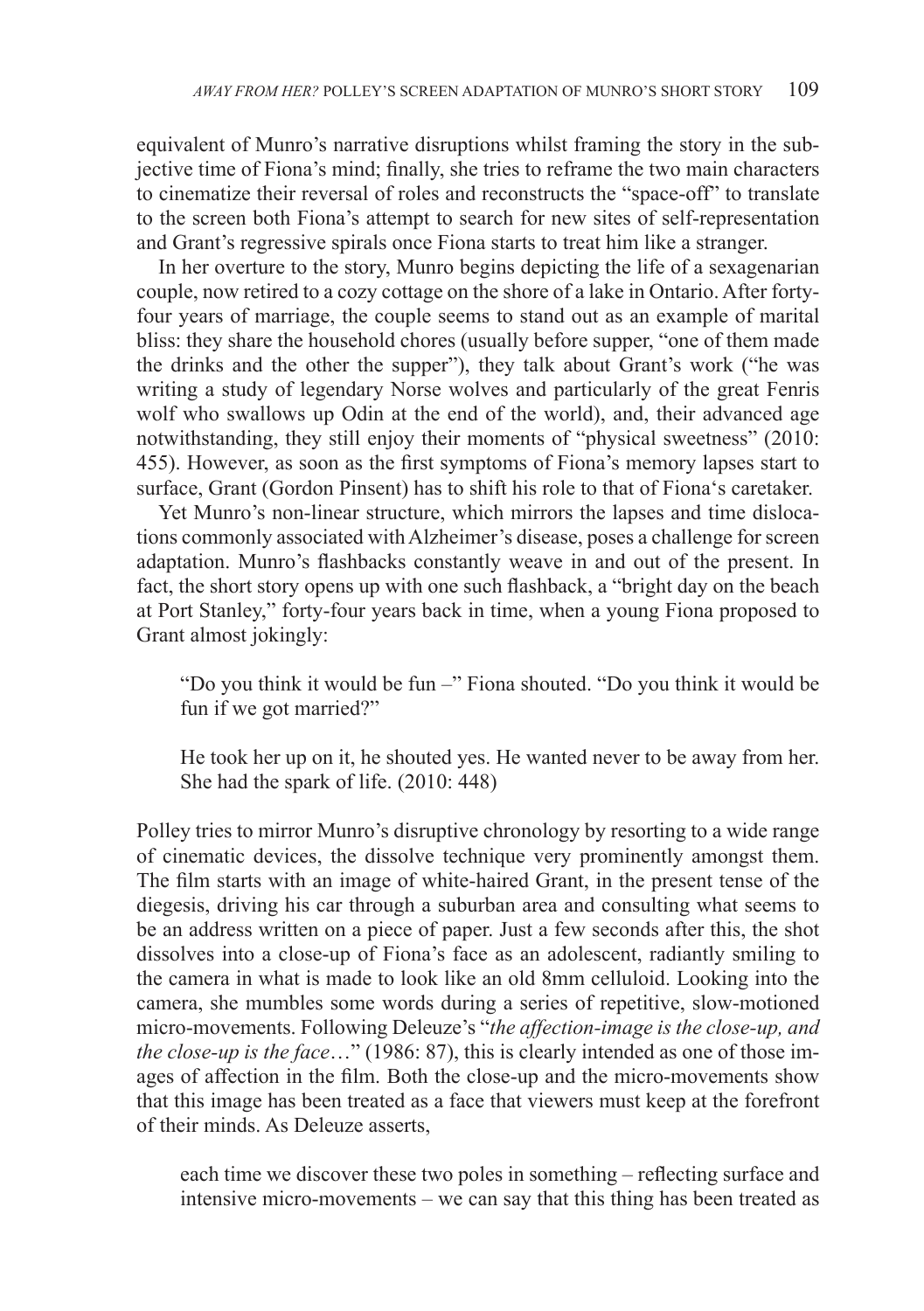a face [*visage*]: it has been envisaged or rather "facefied" [*visageifiée*], and in turn stares at us [*dévisage*], it looks at us. (1986: 88)

This image of affection recreates the moment when, barely eighteen years old, she proposed to Grant. Separate times and separate spaces are thus instantly interconnected. Repeated various times in the film, this image of affection seems to be one of Grant's recurrent ways of representing Fiona in his mind. But, at a certain point in the film, Fiona will no longer conform to this image of affection, having moved, as the film's framing of the characters shows, to other spaces of representation.

In the ensuing lines, I would like to show how Polley, in making a feminist adaptation of Munro's text, is moving in two directions at once: closer to her and *Away from Her*. To do so, she resorts to various cinematographic techniques; one of them is adding new scenes and editing others in order to make them subordinate to her reading of Munro's story. Besides this, she employs cinematographic devices such as the "space-off" and "reversal shots" to render her personal way of reading the story. Though it is true that Polley's scripted dialogue shows a high degree of similarity to Munro's text – nearly a third of the film's dialogue reproduces Munro's text almost verbatim – she knows well that the target medium is a different one: the film. The cryptic nature of the text, riddled with ambiguities and silences in between narrated episodes, makes it all the more difficult to adapt to the big screen. In her process of transference from one medium to the other, she must first make her own exegesis of such silences and vague meanings and translate her personal reading of it into a recognizable film structure.

Little wonder, in "A Reading of *Away from Her*, Sarah Polley's Adaptation of Alice Munro's Short Story, 'The Bear Came Over the Mountain,'" Agnès Berthin-Scaillet questions the very "translatability" from one code to the other: "is it possible," she wonders, "to cinematize a text with the guessed-at ambiguities it withholds?" (2010).

Polley's adaptation is the best proof that even complex, ambiguous texts such as this can be adapted to the screen. From the opening credits, the film shows that Polley has been working hard on such "guessed-at" ambiguities. Suffice to say that in just a few shots, she manages to cinematize the background history of the couple's lifetime-long attachment. A crane's shot from behind of a man and a woman country-skiing side by side through the ice-covered surface of a vast lake gives way to a travelling of the camera showing parallel tracks on the snow as the couple advances forward. The ensuing shot shows how one of them, Grant, has temporarily left the frame to take a divergent course. The tracks on the snow trace Grant's deviating course. Finally, the third shot depicts them reunited sideby-side again. With this cinematographic device, Polley hints as well to former episodes of the couple's life in which they happened to be on the verge of drifting apart due to Grant's adulterous dalliances with his young students during his former days as a university professor. "This smoothly edited series of shots dissolving into each other," as Berthin-Scaillet aptly concludes, "provides the choreography of the couple's life in common, on a filmic scale" (2010).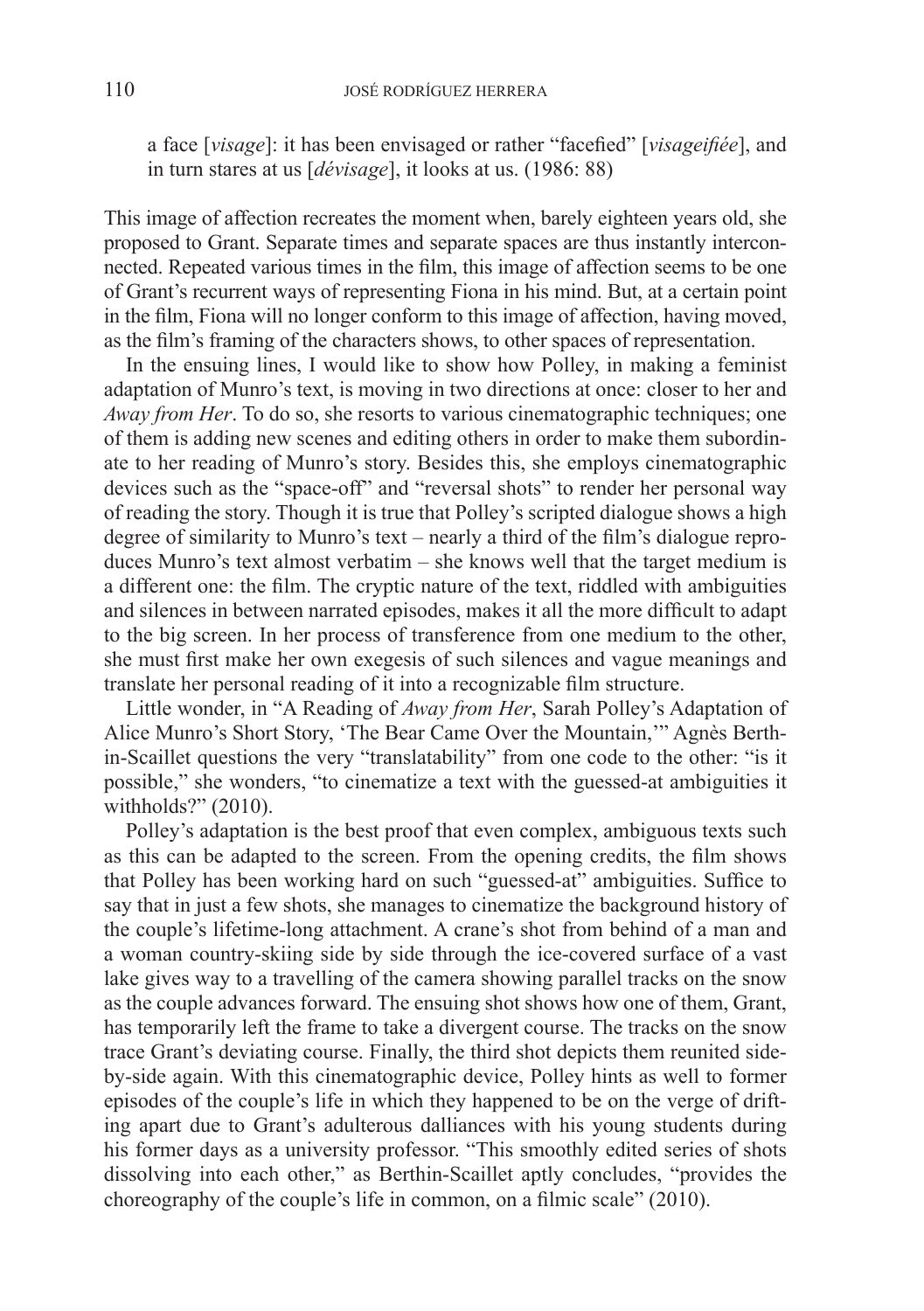

Figure 1. Country-skiing side by side: "a choreography of the couple's life in common, on a filmic scale"

# **Fiona seems to be gradually succumbing to the ravages of Alzheimer**

Though the dreaded word, Alzheimer, is never mentioned in Munro's story, the Canadian writer depicts a Fiona gradually falling prey to the deteriorating effects of some sort of neurodegenerative disease. Episodes of Fiona's forgetfulness are found in abundance in Munro's short story. In one of them, just to cite an example, Grant notices that Fiona had started to stick yellow notes all over the house. He first attributed this to Fiona's methodical routine, which led her to write down everything.

Even her morning schedule was written down. He found it mystifying and touching in its precision: 7 A.M. Yoga. 7:30–7:45 teeth face hair. 7:45–8:15 walk. 8:15 Grant and breakfast. (2000: 456)

But, to Grant's astonishment, now post-it notes were stuck as well onto kitchen drawers. The notes, clearly meant as a sort of reminder, read: "Cutlery, Dishtowels, Knives" (2000: 112). Why not, he wondered, simply open them to see what is inside? In the film, Polley gives a different spin to this section, when Grant advises her that all the labels and lists may be not doing anything but harming her memory. "If you stop thinking about things the moment you write them down," he warns her, "maybe that's the end of your need to recall." Fiona ominously replies: "If only we recalled just what we needed." Fiona's reply shows that, despite the onset of dementia, her long-term memory remains intact. As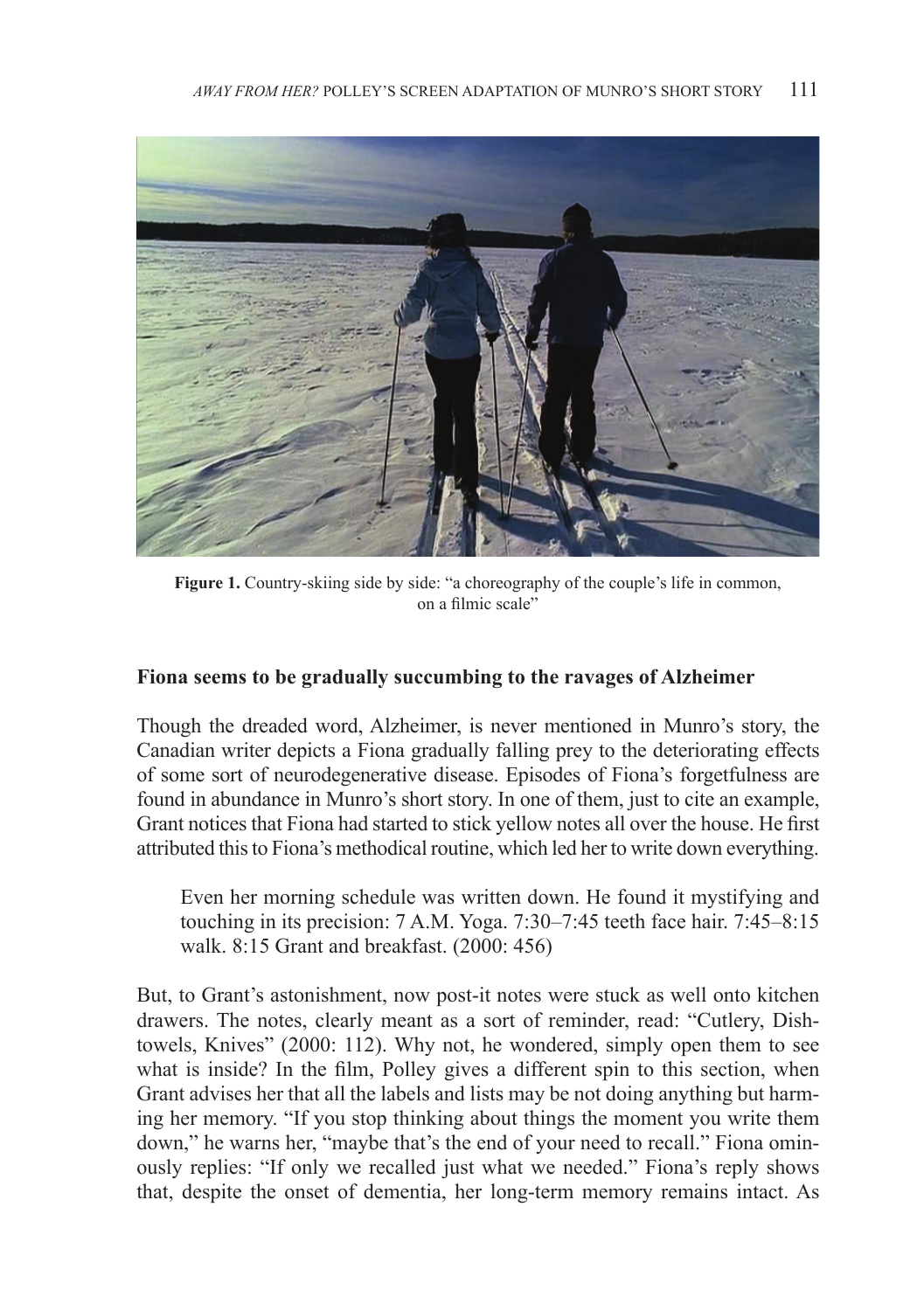a sort of needling reminder, she mentions one story, which she claims to have heard from Veronica, one of Grant's former students.

"There was a story I heard once at a dinner party, about the German soldiers on border patrol in Czechoslovakia during the war. Remember that Czech student you had? Veronica? We spoke once at a dinner party." (Polley 2007)

Though Fiona lets this slip casually, the association of ideas, the Czech origin of Grant's student and the story of the German patrol soldiers in Czechoslovakia, is just too pertinent here to be thought fortuitous. At face value, nothing is to be found shocking about this story were it not for the fact that Veronica numbered among Grant's dalliances in his philandering days as a University professor. Noticing that he gets paralyzed as soon as she mentions her name, she smiles and tries to calm his apprehension with soothing words: "Don't get nervous. It's a good story:"

"She told me that each of the German patrol dogs wore a sign that said Hund. Why? said the Czechs, and the Germans said, because that is a Hund." (Polley 2007)

Present in both story and film, such a "Rose is a rose is a rose is a rose" version picks up on the tautological nonsense of the story's title, "The Bear Came Over the Mountain". Most likely, Munro borrowed this title from a popular children's song, "The Bear Went Over the Mountain," often sung to the tune of "For He's a jolly good fellow".<sup>4</sup> The lyrics of this folksong refer to a bear that sets out on a quest to the other side of a mountain, "to see what he could see." Yet instead of the heroic adventures and surprising discoveries proper of such tales, the only thing he meets is the other side of the mountain, which is, the song tells us, "all that he could see".

Why did Munro choose for her title a variation on a children's self-parodical song? Perhaps because, as Héliane Ventura aptly argues in "The Skald and the Goddess: Reading 'The Bear Came over The Mountain' by Alice Munro," she wanted to blur the frontiers between those who are still on this side of the mountain and those who have gone over the hill only to find themselves on the other side of it (Ventura 2010). Munro clearly questions the ways in which we tend to draw a neat dividing line between sense and non-sense, remembrance and dementia, the world of children and the world of seniors.<sup>5</sup> The Canadian filmmaker's screen adaptation encapsulates a similar message, thus adhering to Munro's underlying intention. Fiona may be gradually "just going," as she tells Grant, yet her long term memory is far from gone: first, she is capable of remembering episodes of the distant past as vividly as if they had taken place the day before. On their way to Meadowlake, the resident care facility which is to become her new abode, Fiona suddenly recalls, while driving through a nature preserve, the yellow skunk lilies they had once discovered in one of their walking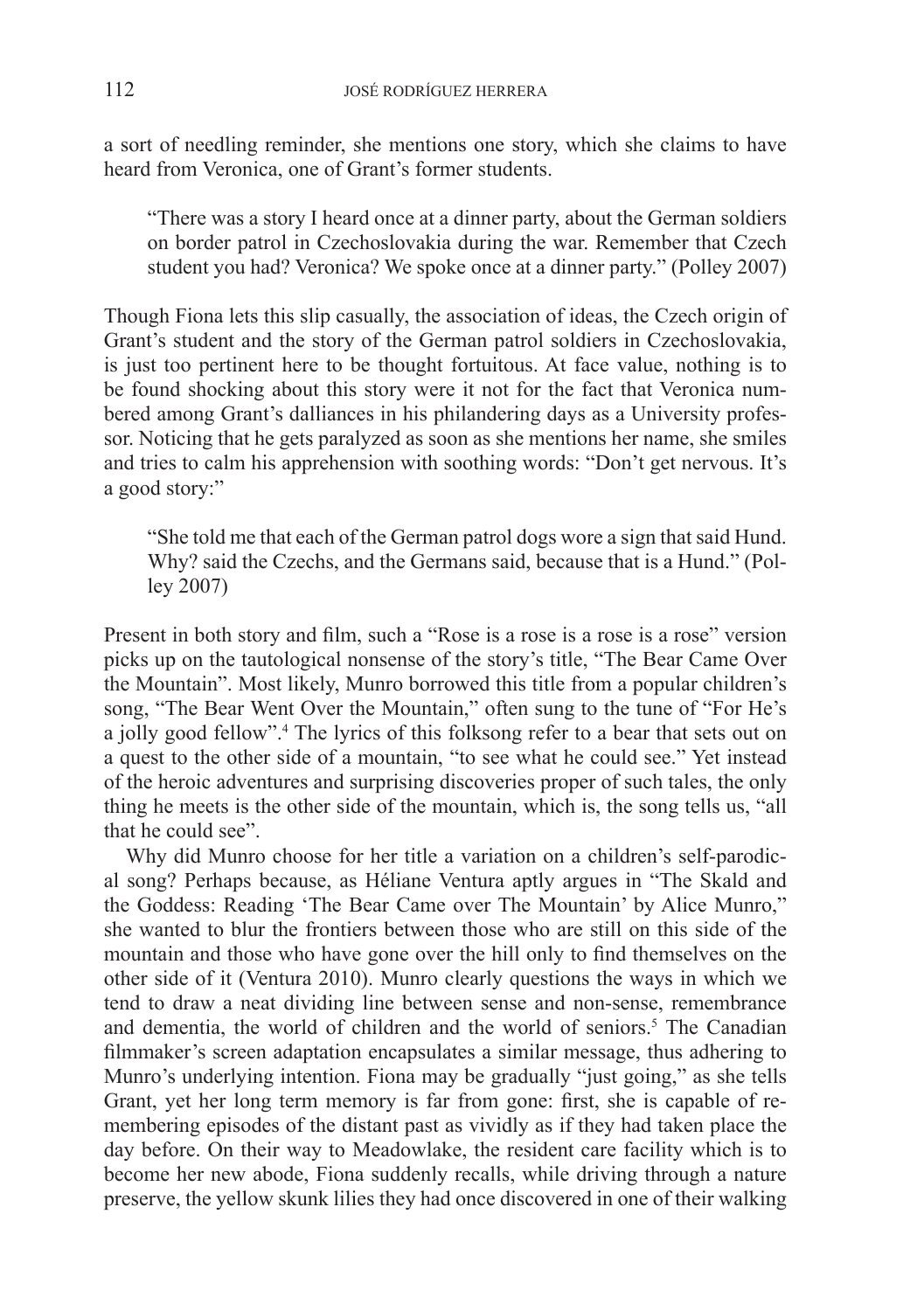tours around the area; second, and harkening back to Polley's screen readjustment of the "Hund" story, this scene is just too intentionally-driven to be easily overlooked. Whereas in Munro's text Grant is the one that recalls the story of the German patrol officers – "He remembered a story about the German soldiers on border patrol in Czechoslovakia during the war" – (2010: 449), in the film Polley chooses to shift focus and reinvent this as Fiona's dose of bitter medicine to her husband for his dalliances in the past. Put more bluntly, Fiona may have intended this as a reminder that, though she may be gradually losing her moorings, her long-term memory has not vanished yet. Overall, while Polley films numerous scenes staging the onset and advance of Fiona's dementia, it is also true that in some cases, such as the ones above, she chooses to set them against the backdrop of Fiona's sound memory for specific episodes of the distant past, Grant's affairs in his days as a university professor not exempted amongst them.

In Munro's story, Grant at times has fears that Fiona's condition may be deteriorating faster than he thought. "Does she even know who I am?" (2010: 459), he is compelled to ask Kristy, the managing nurse. Yet at other times, Grant has serious misgivings about Fiona's about-face and starts to wonder whether she may not be just masquerading, putting on a show to punish him for his infidelities of the past, as "if it was a pretense" (2010: 450). A similar ambiguity is preserved in the film; Christie's superb performance, which gives nothing away, manages to keep the ambiguity alive until the end of the film. As happens in the story, the frontiers between sense and non-sense are likewise shown in the film to be too hazy to discern at which point one has fully crossed the line to the other side of the mountain.

This is not to say, however, that this actress-turned-filmmaker is veering towards filming an exact replica of the story. Far from it, though Polley may faithfully reproduce many of Fiona's lacunae, she also adds new ones or edits others to enhance their melodramatic force on the screen. For instance, barely a few minutes into the film, she includes a scene of her own invention, yet one that clearly points to the possibility that Fiona might be beginning to suffer the symptoms of dementia.

After dinner, Fiona and Grant are cleaning the kitchen together. Grant, who is washing the dishes, hands her a frying pan to be put back in its place. Fiona looks at it in half-astonishment, as if the frying pan were some strange, otherworldly object. After a few seconds, she goes to the freezer, opens its door and puts the frying pan inside. Grant witnesses this with a mixture of awe and condescension. She turns around, and they exchange glances. Fiona's gaze is somewhat nondescript and apologetic, as if she knew that something had gone wrong again, but, alas, couldn't guess exactly what.

Another dinner, this time a dinner party, gives way to one of the most poignant scenes of the film. The camera offers us a medium shot of Fiona, Grant and two other guests exchanging banal pleasantries over a dinner table. Standing up from the table, Fiona picks up a bottle of wine and holds it in her hand to offer some more to the others. "Would anyone like some more…?" The camera zooms over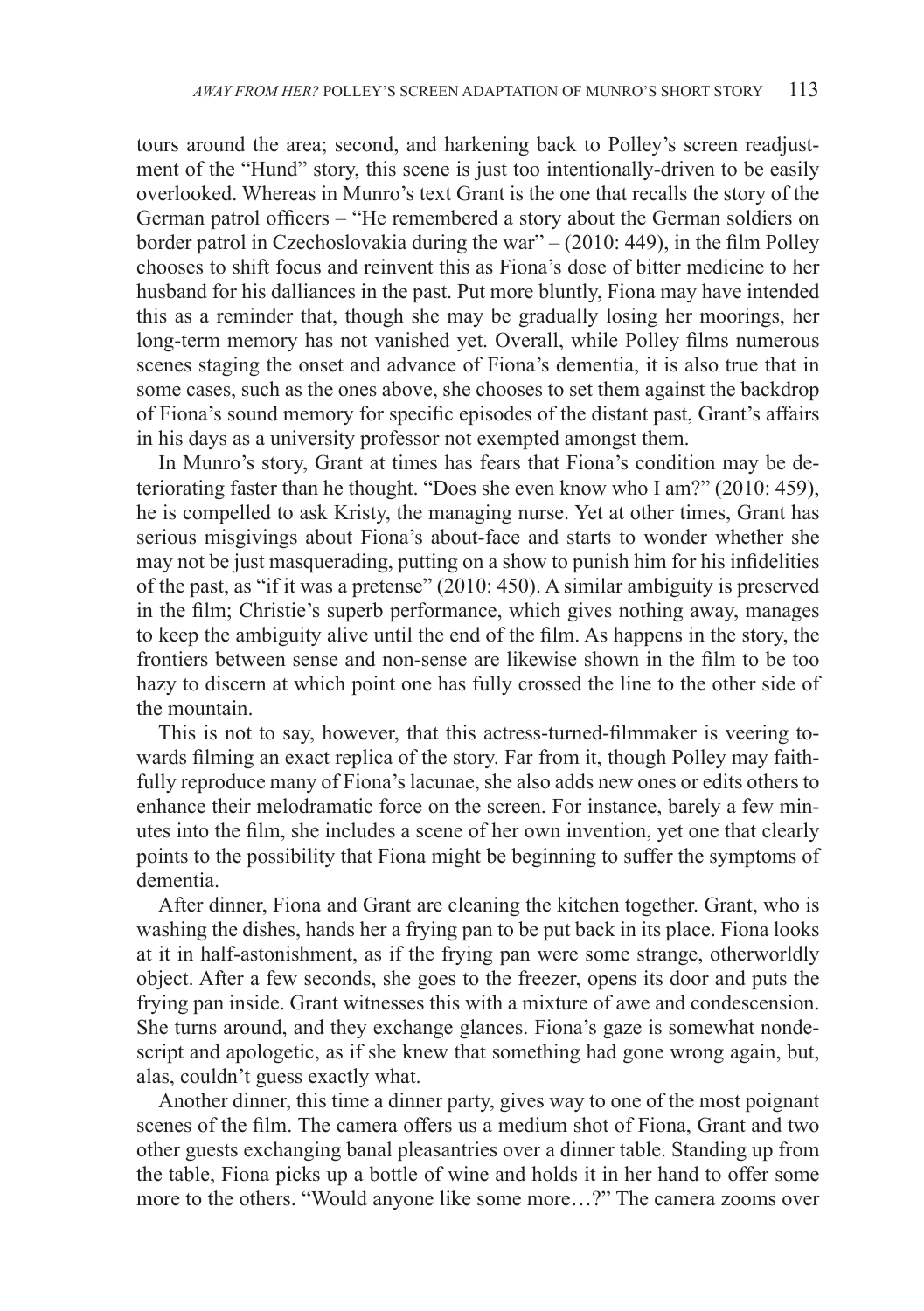her as she is despairingly groping for the word "wine': the only words she can call to mind are but near resemblances: "ween" … "wane". The scene is heartbreaking enough to make the viewer instantly empathize with Fiona's plight. "I think I may be beginning to disappear," says Fiona in a matter-of-fact, low tone of voice. Her words, however, are followed by an uncomfortable silence that seems to last for eons.



Figure 2. Fiona to Grant: "I think I may be beginning to disappear"

Neither of these two passages cited above, the one with the frying pan and the "ween" scene during the dinner party, was ever mentioned in Munro's story. It would be unfair, however, to say here that Polley is deviating from Munro's text. On the contrary, she seems intent on highlighting those episodes dealing with the onset of dementia so as to enhance their melodramatic effect on the screen. Polley seems to know how to tiptoe through melodrama and to do so wisely eschewing some of the clichés of Hollywood's tearjerkers. In her role as Fiona, Julie Christie avoids the temptation to overact or oversentimentalize. In fact, her performance comes off so naturally that it makes it very difficult to label this film as a Hollywood-styled classic melodrama.

In her adaptation of Munro's text, the Canadian filmmaker not only invents new episodes but she also edits others to suit her own needs. Among the passages she revises is the one in which Fiona gets lost in the woods when she goes alone for a walk across the field. In Munro's short story, Fiona tries to get back home by the fence line – "she said that she'd counted on fences always taking you somewhere" – (2000: 450). Yet her efforts are to no avail. At the end, she had to phone home from a booth (surprisingly, she remembered her phone number "without any trouble"). "I don't think it's anything to worry about," she tries to calm down a worried Grant, "I expect I'm just losing my mind" (2000: 450).

In the film, however, Polley decides to further dramatize the condition of Fiona's disoriented mind. She thus shoots Fiona going out to ski alone and venturing into the woods, away from her cottage, as if she were looking for something very pertinent. A bird's eye shot of Fiona, lost in the midst of a vast expanse of white covered landscape, visually conveys her condition: she is, as Berthin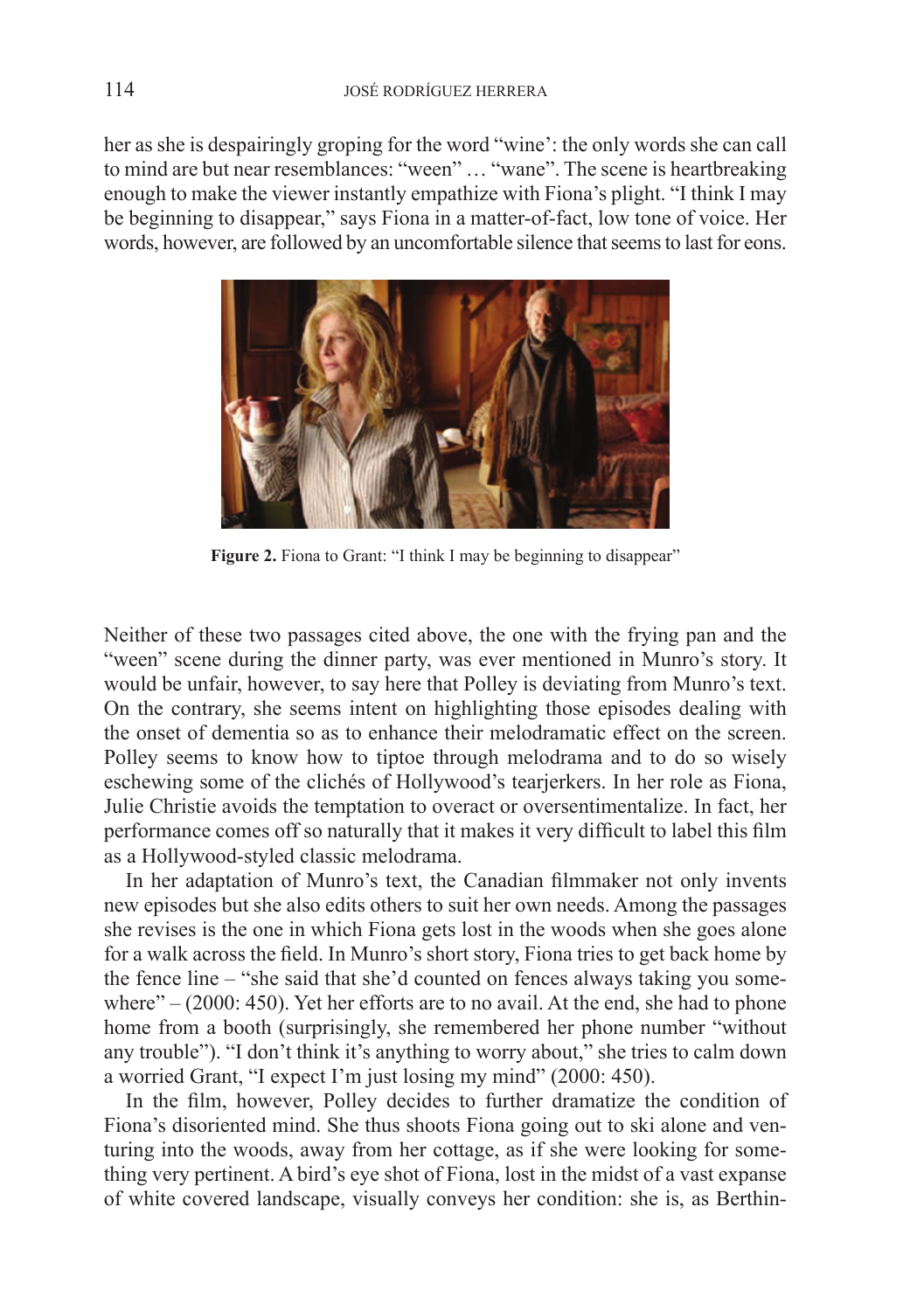Scaillet rightly concludes, "trapped in the blankness of her own mind" (2010). Mentally fatigued and at a loss, she finally falls upon the icy ground. The movement of the camera, zooming over her as it circles down from above, adds to the sensation of utter loss. A few hours later, darkness having fallen, Grant finds her alone half-freezing on a bridge. Though she seems not to have recognized him, she agrees to be taken home. The following day, when her mind has somewhat recovered, she asks Grant to take her to a care facility. We are "at that point," she euphemistically acknowledges.

Though Grant is unwilling to separate from Fiona, he accepts, urged by her, to pay a preliminary visit to the facilities. There, he is given a tour around the premises by Madeleine Montpellier (Wendy Crewson), the efficient director of this nursing home. He is shocked to learn that, once Fiona checks in, he won't be allowed to get in touch with her for a period of one month. Experience, the director explains, has taught them that they need some time to get used to their new habitat; receiving visitors during this period of adaptation to their new reality could result in a backlash whereas, "if they have a month to adjust, they end up happy as clams". Madeline's optimism is nonetheless contradicted by their visit to the second floor, the place where they take those who "get more progressed" (another euphemism), that is, those who have lost any form of connection to the world outside of their minds. Grant immediately discards this as an option: "my wife isn't going to the second floor".

## **The space off**

On the day when she was to check into Meadowlake, Fiona, conscious that in her new place of retirement she will have to be "dressed up" at all times, spruces up and faces her own image in the mirror. A shot/reverse shot series of Fiona asking her husband "How do I look?" is counterpointed by Grant's voice-over comments, "direct and vague, sweet and ironic". The way he represents her doesn't seem to match with how she really views herself. "Is that how I look"? wonders a dejected Fiona. She knows that she is being framed, once more, as an object of his fixed representations of her, an "envisaged" image of affection. As John Berger states: "Men act and women appear. Men look at women. Women watch themselves being looked at" (1972: 42).

In *Alice Doesn't: Feminism, Semiotic, Cinema,* semiotician and feminist theorist Teresa de Lauretis yields new insights into the nature of cinema as an apparatus of social representation. Our ways of imagining women in terms of gender, as de Lauretis shows, are greatly determined by a successive series of cinematic representations of women, close-ups of their faces and bodies amongst them, and their concomitant effects upon us as viewers. This happens because every single frame is laden with meaning-effects and invested with ideology. The paradox here is that women have remained both the object and cornerstone of this technology of gender representation, but rarely the agents of such representations.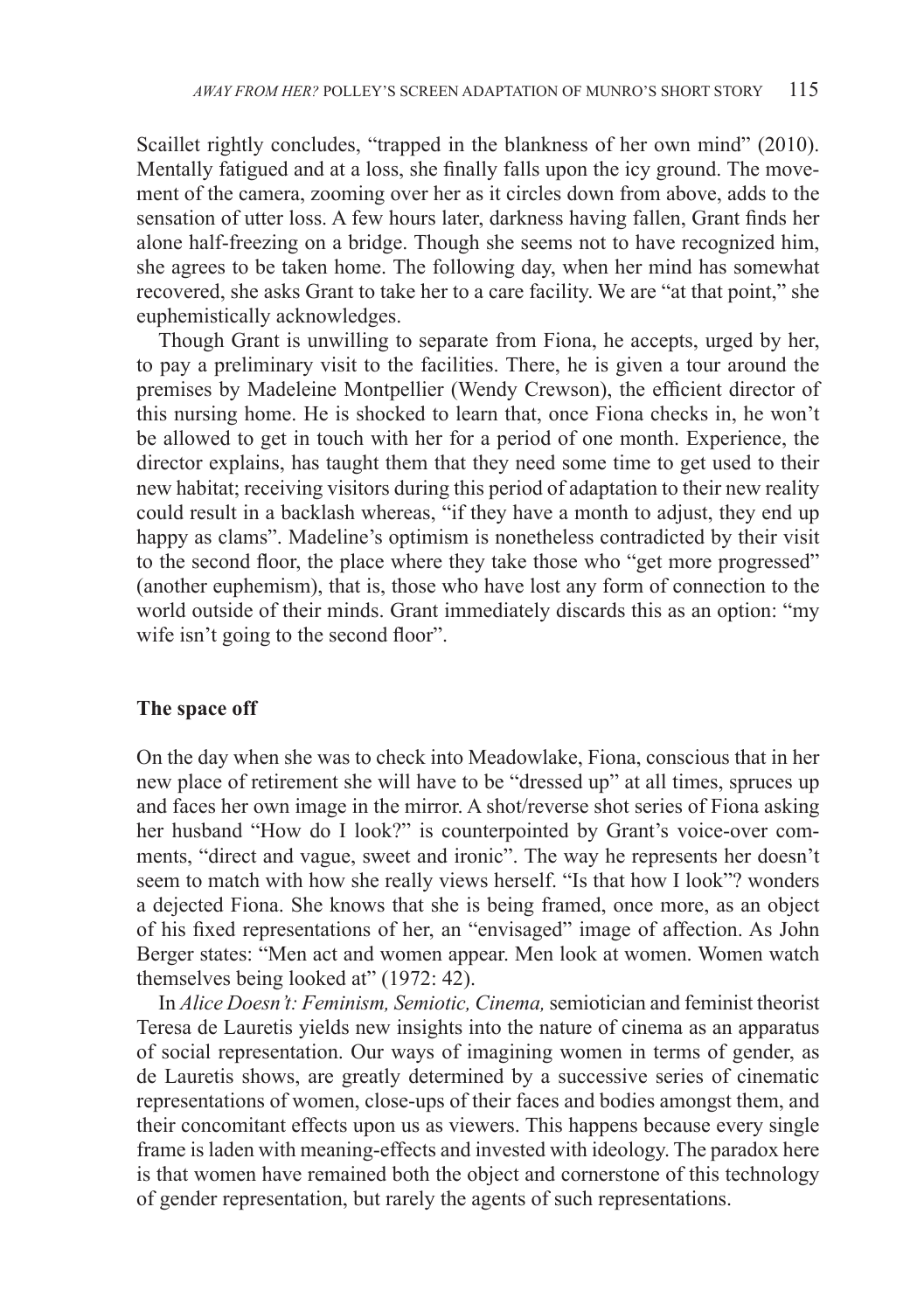As de Lauretis states, women have been traditionally represented in cinema as the specular-image of the male gaze, the "looking glass held up to man" (1984: 15). Postmodern women filmmakers are challenging this canonical framework for "imagining" women by resorting to wide spectrum of cinematographic devices and new techniques of editing. One such device is the "spaceoff," a term designating those spaces that have been discarded and left out of the frame. Rather conspicuously, in both classical and commercial cinema, the space-off is either erased or "recontained and sealed into the image by the cinematic rules of narrativization (first among them, the shot/reverse-shot system)" (Lauretis 1984: 26).

In reaction to classical and commercial cinema, avant-garde cinema has made of the space-off a cinematographic fetish as it were; it has shown that, even when censured, it was always there from the start – if not explicitly visible, inferable from what was contained and what was not contained in the frame; in its process of montage, avant-garde cinema has reconstructed the space-off, including it in the picture of the frame and ostensibly marking it as something "ob-scene".

One showcase of Polley's use of the space-off in *Away from Her* takes place just before Fiona moves to Meadowlake; a high angle shot frames the couple sleeping in bed. But suddenly, Fiona gets up from the bed and leaves both the room and space of the frame. She has now entered the space-off. The indentation of her head on the pillow, Polley's own cinematographic wink, remains there, sealed into the frame, as a testimony of her former presence.

More instances of "space-off" can be seen during Fiona's stay at her new care facility. Having strictly complied with the policy of the centre, Grant, a bouquet of flowers in his hand, visits Fiona after thirty days of imposed separation. Eager to see her again, he first goes to her room upstairs but when he opens the door she is nowhere to be seen. The space of the room is empty. He then walks down to the dining area looking for her and finds her seated at a table next to Aubrey, a wheelchair-bound, mute resident for whom she has developed a kind of emotional attachment. Aubrey is playing bridge with other residents and Fiona remains close to him merely watching the card game. When she sees Grant appear at a distance, she gets up from the table, more out of courtesy than anything else, and approaches him to say hello. When Grant, the bouquet of flowers still in his hand, comments in a tone of half-astonishment, "you were not there," Fiona wryly replies, "I'm here."

On a symbolical level, Fiona's answer translates her desire not to go on filling in the spaces where Grant had always expected her to be. In what is a form of reversal, Fiona is the one now leaving the space of the frame, just as Grant did at the beginning of the film when the camera panned on the couple as they countryskied side by side. Once again Fiona occupies the space-off, outside the framework of Grant's representations. In occupying the space-off formerly taken by Grant during some specific moments of their life together, Fiona reverses her role and no longer acts as Grant's wife: she treats him like a stranger, offers him some tea as one would with any visitor or common resident, and when Grant insists that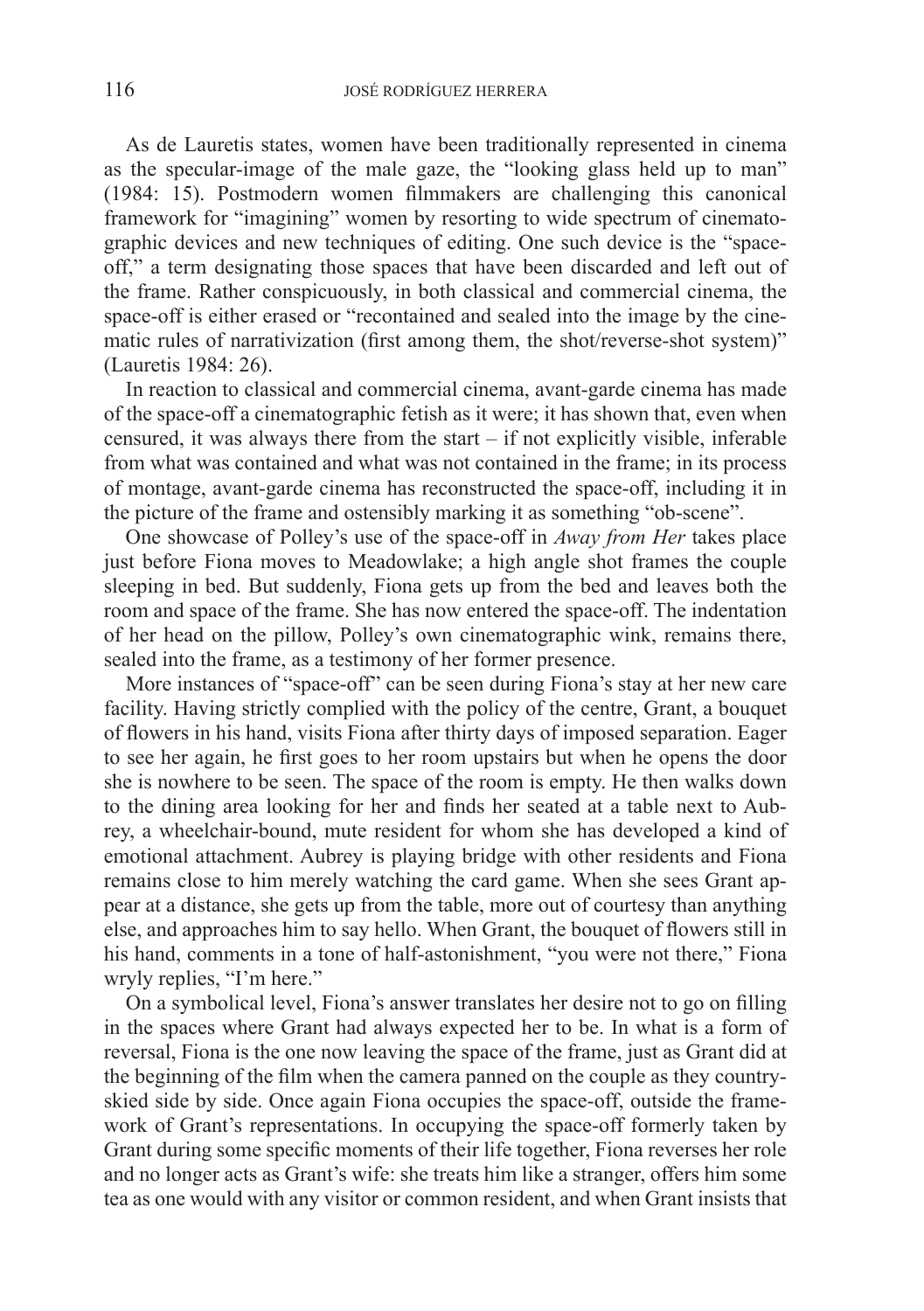he would like to have a moment of intimacy with her, she brushes it off as if the proposal came from a nagging suitor: "My, you are persistent." Then, once she has formally taken leave of Grant, she goes back to the table to take care again of Aubrey, who has let the cards drop from his hands. Formerly in need, Fiona is now, curiously enough, the one being needed. This shifting of roles, from dependent wife to caretaker, mirrors one of the running motifs in Munro's earlier fiction: caregiving roles and the complex web of emotions attached to each subject position. "Munro's stories," argues Amelia de Falco in "Caretakers/Caregivers: Economies of Affection in Alice Munro," "consider the impossible position of both caregivers and dependents thrust into relations of care, the resentment and frustration of both being needed and being in need" (2012: 393).

Another thing that has changed too is the economy of affections. Fiona's attachment to Aubrey is to be ascribed, so Fiona says to Grant, to the fact that "he doesn't confuse me at all." Fiona wheels Aubrey around the premises of the care facility and joyfully spends the whole day next to him. "Fiona," Kristy informs Grant, "was making some friends. She was definitely coming out of her shell." Grant's sense of guilt for his former misdeeds leads him to suspect that perhaps Fiona is putting on an act: "Wonder whether she isn't putting on some kind of charade?"

He thinks that this "may be a punishment" for his philandering. As he tells Kristy, en route to Meadowlake, the same day Fiona is due to check in, she reminded Grant of his former dalliances with young female students back in the Sixties. Since he can no longer find her there, where he expected her to be, but elsewhere, outside of the framework of his representations of her as his dependent "wife," he starts to wonder whether Fiona might not be using this "elsewhere" as an alibi. The latter term is of special relevance in this context. In *Mythologies*, Roland Barthes refers to the alibi as a "spatial term," a strategy devised to locate discourse elsewhere and thus make its intentions appear more naturalized. "In the alibi too," argues Barthes "there is a place which is full and one which is empty, linked by a relation of negative identity: 'I am not where you think I am; I am where you think I am not'" (1972: 133); that is, elsewhere, outside of your presuppositions and assumptions about where and how I should be represented, outside of the spatial coordinates you contemplate for me. This relation of negative identity is precisely what seems to provide Fiona with boundless spaces for self-representation.

As is the case in Munro's fiction, the film story shifts focus and now Grant is the one that seems to be slipping into a regressive spiral. Mistaken for a recalcitrant suitor, a befuddled Grant is now forced to assume a passive, background position: for hours on ends he remains seated on the couch in the dining area, patiently watching how Fiona, Aubrey and other inmates play cards or watch sports on TV. We can find numerous instances in Munro's text showing that Grant is the one that seems to be losing his bearings now. He even acknowledges that he "must look foolish and pathetic and perhaps unhinged" for "trailing around after Fiona and Aubrey" (2000: 466).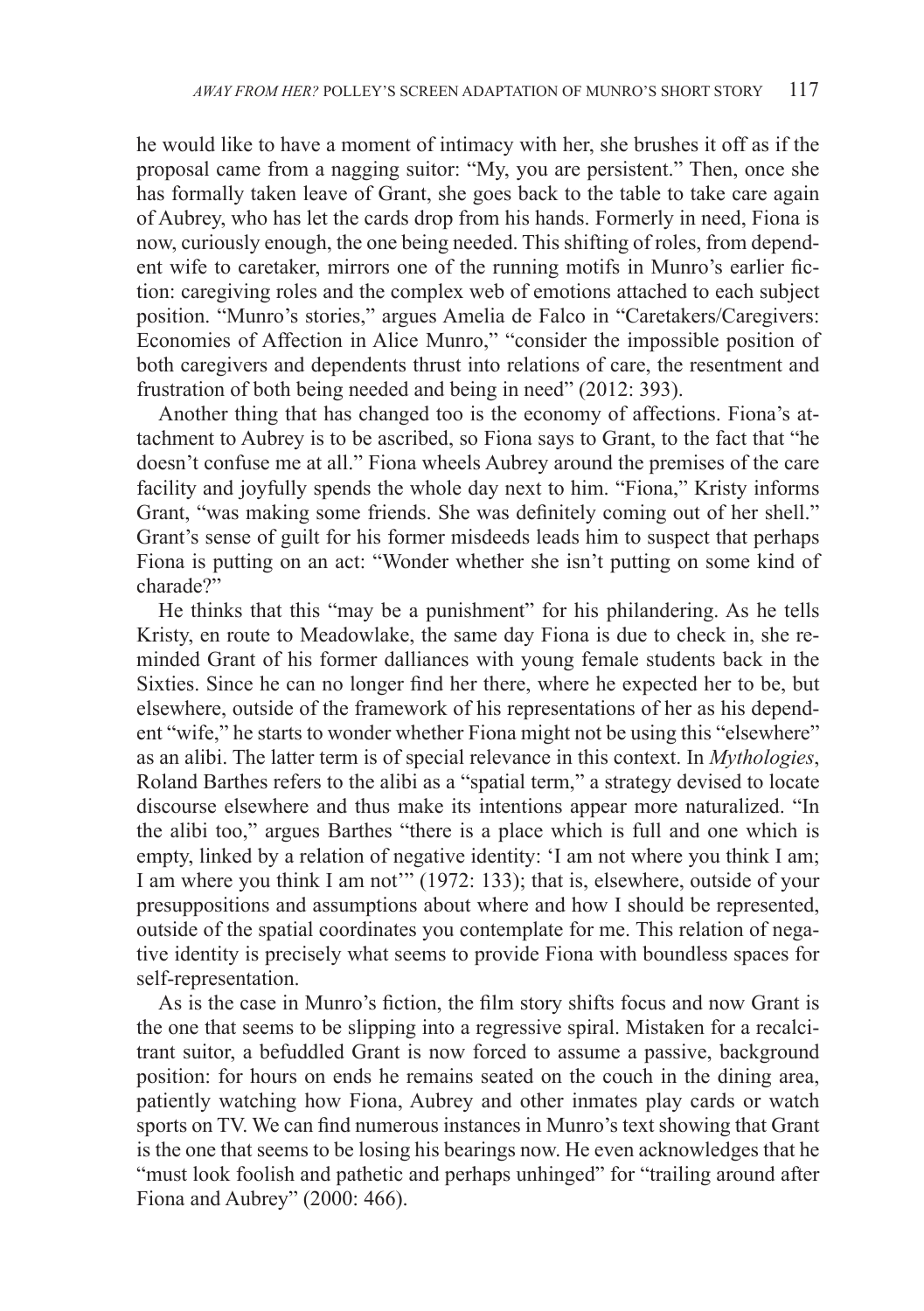Once again, the limits between sanity and dementia begin to blur. Grant changes his role as we witness an episode of clear reversal. Seeing that Fiona has fallen into a severe depression after Aubrey's departure (he has been taken back home by his wife Marian [Olympia Dukakis], who cannot afford to pay the expenses) Grant goes to visit Aubrey's wife to ask her to return him to Meadowlake. He even agrees to begin an affair with her so as to increase his chances of finally convincing her. Aubrey's return, Grant is fully persuaded, will bring back to Fiona "the spark of life". "His ability to transform from jealous husband to procurer of romance for Fiona," as McGill asserts, "aligns adaptation with love and sets the ground for the affect-laden conception of artistic adaptation that Polley presents in discussing *Away from Her*" (2008: 100).

This reversal of roles, "from jealous husband to procurer of romance," is cinematized through various shots of the long corridor at the care facility. In one of the first corridor shots, he meets Fiona pushing Aubrey's wheelchair. Aubrey is holding some drawings on his lap. One of these drawings slips to the ground and when Grant picks it up he sees a portrait of Fiona. In the fourth shot of the corridor, the camera offers us a medium shot of an astounded Grant walking away from the dining area, just after discovering, to his own dismay, that Fiona has developed an attachment for one of the residents and has mistaken him for a suitor. In the fifth corridor scene, Grant sees Fiona wheeling Aubrey away from him. As Berthin-Scaillet argues,

From a structural point of view, this is a turning point, a kind of fold, in the series of eight. The character placement and the movement within the frame, right in the middle of the series of repeated shots, stages the reversal the character is faced with: an extreme form of reversal that will lead him in the last sequence but one to walk along the same corridor pushing Aubrey's chair up to Fiona's door. (2010)

### *Away from Her:* **a paradigmatic text about adaptation?**

In "No Nation but Adaptation 'The Bear Came over the Mountain,' *Away from Her*, and What It Means to Be Faithful," Robert McGill considers Polley's feature film not only a case of screen adaptation of a literary text but also a text about adaptation, and, "by extension, about artistic adaptation." Such meta-adaptive endeavours, he argues, are of paramount importance for a country so sensitive to issues dealing with shaping up a cultural identity of its own design $6(2008:110)$ . This to such an extent that in Canada the concept of "national cinema," as Zöe Druick states, "is often closely linked to nation building" (2010: 164).

In cinematizing a cryptic story by one of Canada's most international writers and managing to capture the essence of the text on the screen, Polley is exploring new territories for artistic adaptation. A form of adaptation that is not merely mimetic but creative, and which manages to reproduce Munro's story in new medium without making it subordinate to the original.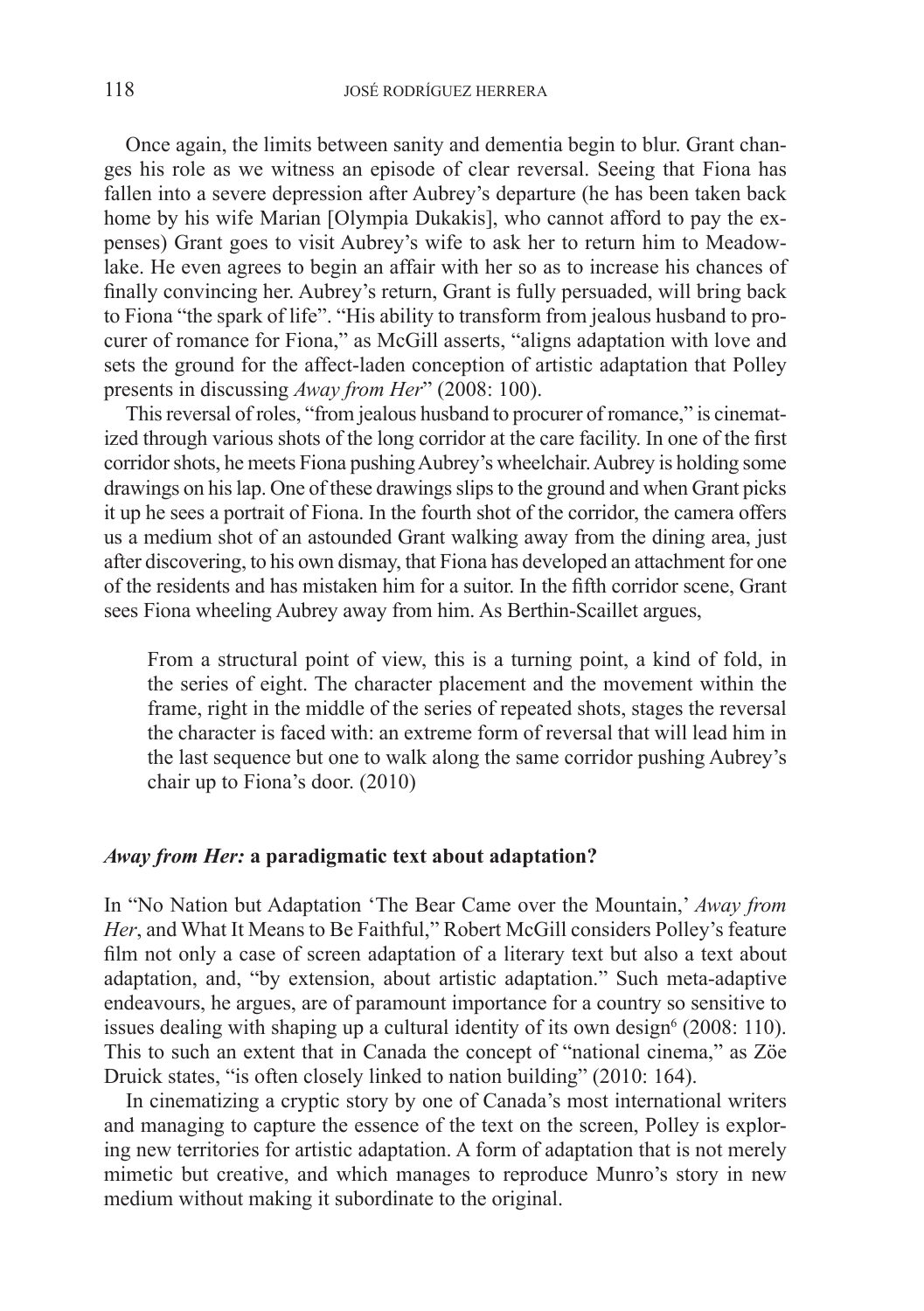

**Figure 3.** One of the corridor scenes: Aubrey is holding some of his drawings of Fiona on his lap

Polley goes a step further in her adaptation of Munro's text by adding new scenes to her script, such as the frying pan and the "ween" scenes, to further dramatize Fiona's mental lapsus. Yet she juxtaposes these dramatically intense episodes of forgetfulness with others in which Fiona shows that she can still call to her mind some troublesome moments of her distant past, such as Grant's philandering days while he was still teaching at university.

On the other hand, Polley's innovative use of the "space-off" seems to point to a woman-centred interpretation of Munro's story. Once Fiona decides to enter into a care facility, she leaves the space of the frame where she had been represented until now and starts to occupy new spaces of self-representation outside the framework of "dependent wife". Curiously enough, the focus shifts to Grant who seems to be slipping into a regressive spiral of self-identity after he discovers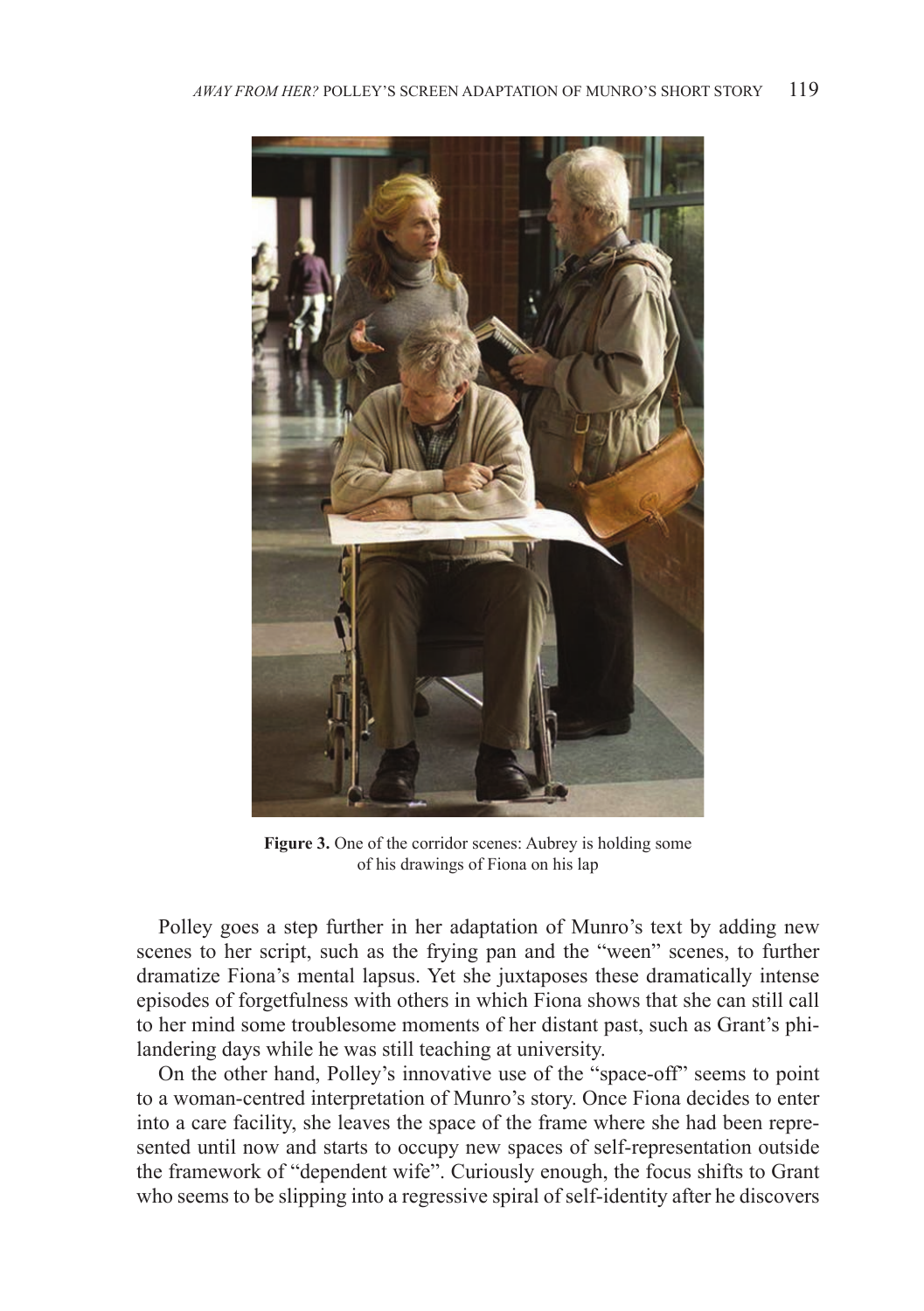that Fiona has developed affection for a resident and takes her own husband for a persistent suitor. Grant is the one who appears to be losing his moorings now for he never knows for certain whether Fiona may not be masquerading to punish him for his former misdeeds. This role-shifting is brilliantly cinematized through the series of repeated shots of the corridor which poeticize, on a filmic dimension, the extreme forms of reversal Grant has to go through: from jealous husband to someone who sacrifices himself to procure her wife's romance with Aubrey. In the wake of Munro's text, Polley's film destabilizes too the frontiers between forgetfulness and remembrance, sense and nonsense, sanity and dementia; yet Polley achieves this by reinventing a cinematographic equivalent of Munro's narrative strategies and filtering the story through the lenses of a feminist reading: *Away from Her?*

# **Notes**

- <sup>1</sup> In *Canadian Cinema Since the 1980s: At the Heart of the World*, David Pike refers to one of the contradictions which have traditionally affected those Canadian actors who have reached popularity beyond their frontiers: "the more internationally visible an actor becomes, the less Canadian he or she is perceived to be" (2013: 107). However, "one of the consequences of the rise of a new Canadian cinema in the late eighties," Pike argues, "was the emergence of a core of Anglo-Canadian actors who, for the first time, managed to retain their local identity while also crossing over to establish a solid presence in Hollywood." Pike mentions Sarah Polley among them (2013: 107).
- <sup>2</sup> Curiously enough, Iceland is mentioned on several occasions in Munro's story. Fiona's mother, "a powerful woman with a froth of white hair and indignant far-left politics," (2010: 448) was a native of Iceland. Grant, on the other side, happens to be a professor of Norse mythology. When Fiona moves to a resident care facility, Meadowlake, Grant buys at a local bookstore a "book of nineteenth-century watercolors made by a lady traveller to Iceland" (2010: 469) and takes the book with him to Meadowlake to give it to her as a present.
- <sup>3</sup> The term "Canadian cinema" is a relatively slippery concept, and so it is advisable to be wary of this whenever one is using this term. A very reliable source to consult possible applications of the term is "Cosmopolitans and Hosers" a chapter included in *How Canadians Communicate III: Contexts of Canadian Popular Culture*. In this chapter, Zöe Druick describes the concept of 'Canadian cinema' as "polyvalent and context-dependent, referring by turns to a domestic industry, a privileged set of domestically produced 'quality films,' or the actual films watched by various fractions of the national audience" (2010: 164).
- <sup>4</sup> "The bear went over the mountain/ The bear went over the mountain, / The bear went over the mountain, / To see what he could see. / And what do you think he saw? /And what do you think he saw? / The other side of the mountain, / The other side of the mountain, / The other side of the mountain, / Was all that he could see."
- <sup>5</sup> In her essay, Ventura provides substantial evidence to prove Munro's blurring of the boundaries between the world of infants and the world of seniors. One example is the name of the Russian wolfhounds owned by the couple: Boris and Natasha. Ventura shows that the names, "which seem to come straight from a Russian novel," are actually taken from "Rocky and his friends," a popular American cartoon of the Sixties. Boris Badenov and Natasha Fatale were the names of two spies. "The obvious puns in the spies' names," Ventura points out, "wittily expose them as 'bad enough' and 'lethal.' In addition to indirect, witty and self-denigrating allusions to children's fictions, Munro also multiplies self-parodic similes which make it possible to erase the difference between the world of children and the world of senior citizens" (2010).